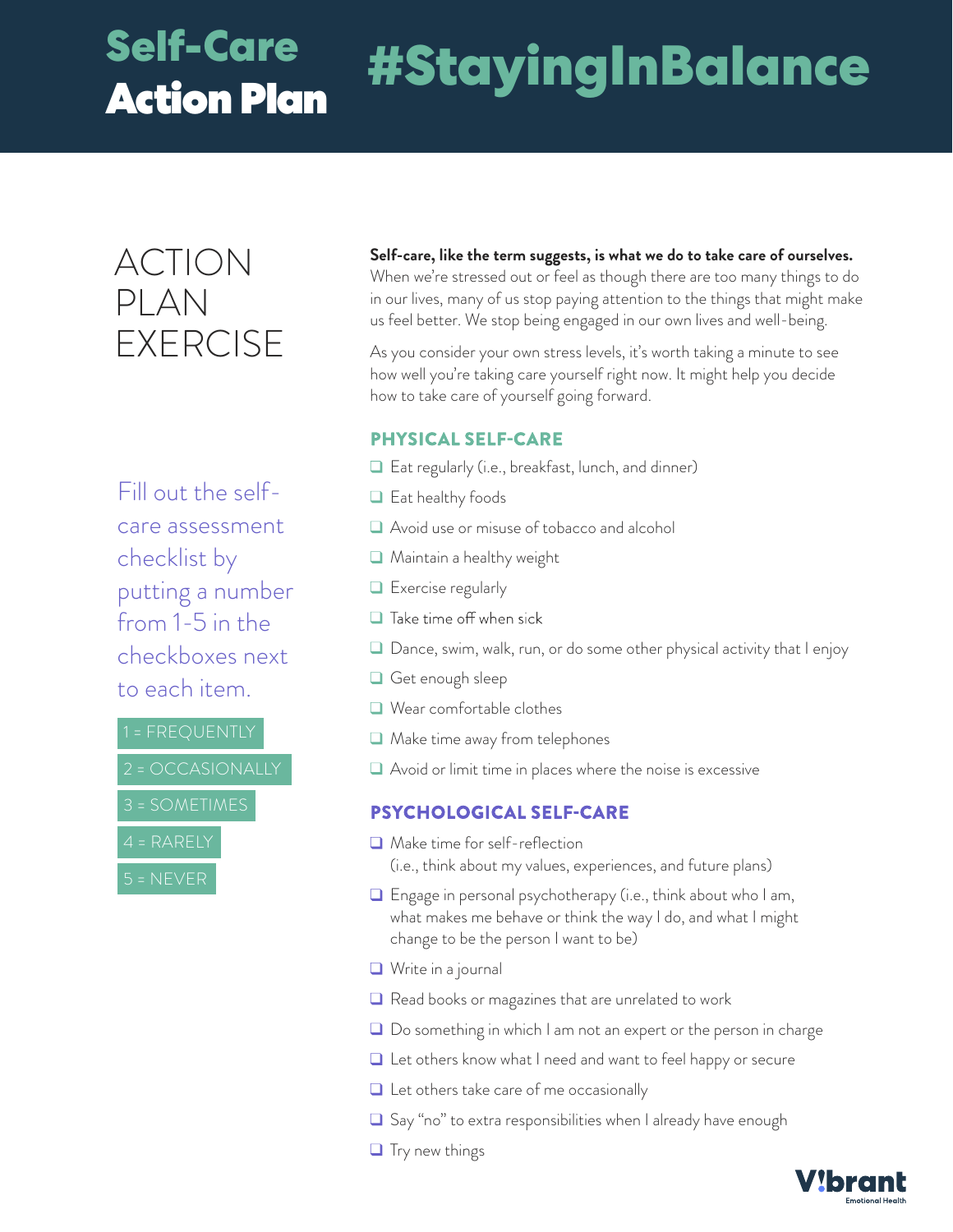### **Self-Care**  Action Plan

## **#StayingInBalance**

ACTION PLAN EXERCISE (continued)

Fill out the selfcare assessment checklist by putting a number from 1-5 in the checkboxes next to each item.

1 = FREQUENTLY



#### **EMOTIONAL SELF-CARE**

- Spend quality time with people whose company I enjoy
- **Maintain contact with people I value**
- **T** Treat myself with love and respect by reflecting on my good qualities and accepting that I can't be perfect
- $\Box$  Take time for comforting activities, people, relationships, and places
- Allow myself to feel and express emotions (i.e., laugh, cry)

#### **SPIRITUAL SELF-CARE**

- $\Box$  Spend time with nature
- **Q** Participate in a spiritual community
- $\Box$  Be open to inspiration
- **□** Cherish my own optimism and hope
- $\Box$  Value the non-material aspects of life
- $\Box$  Cultivate my ability to identify what is meaningful and its place in my personal life
- Meditate/pray
- **Q** Support causes I believe in (i.e., by volunteering)

**If you filled in most boxes with 1 or 2, congratulations! You are taking good care of yourself,** something that will fortify you as you take care of others.

**If you filled in most boxes with 3, 4, or 5, you probably are approaching stress overload** and may need to find a healthier balance between your needs and those of everyone around you.

The next exercise will allow you to commit to taking care of yourself and reduce your stress. **Based on the results of your self-care assessment, make a list of activities that you can do that will help reduce your stress.**  Try to make the activities as specific as you possibly can. For example, if you had a score of 3, 4, or 5 in "Eat healthy foods," you could modify that activity to be "eat one piece of fruit at lunch each day," to make it as clear and actionable as possible.

Adapted from Caring for Children Who Have Experienced Trauma: A Workshop for Resource Parents, developed by the National Child Traumatic Stress Network. <sup>5</sup> http://nctsn.org/nctsn\_assets/pdfs/rpc/RPC\_ParticipantHandbook\_FINAL.pdf